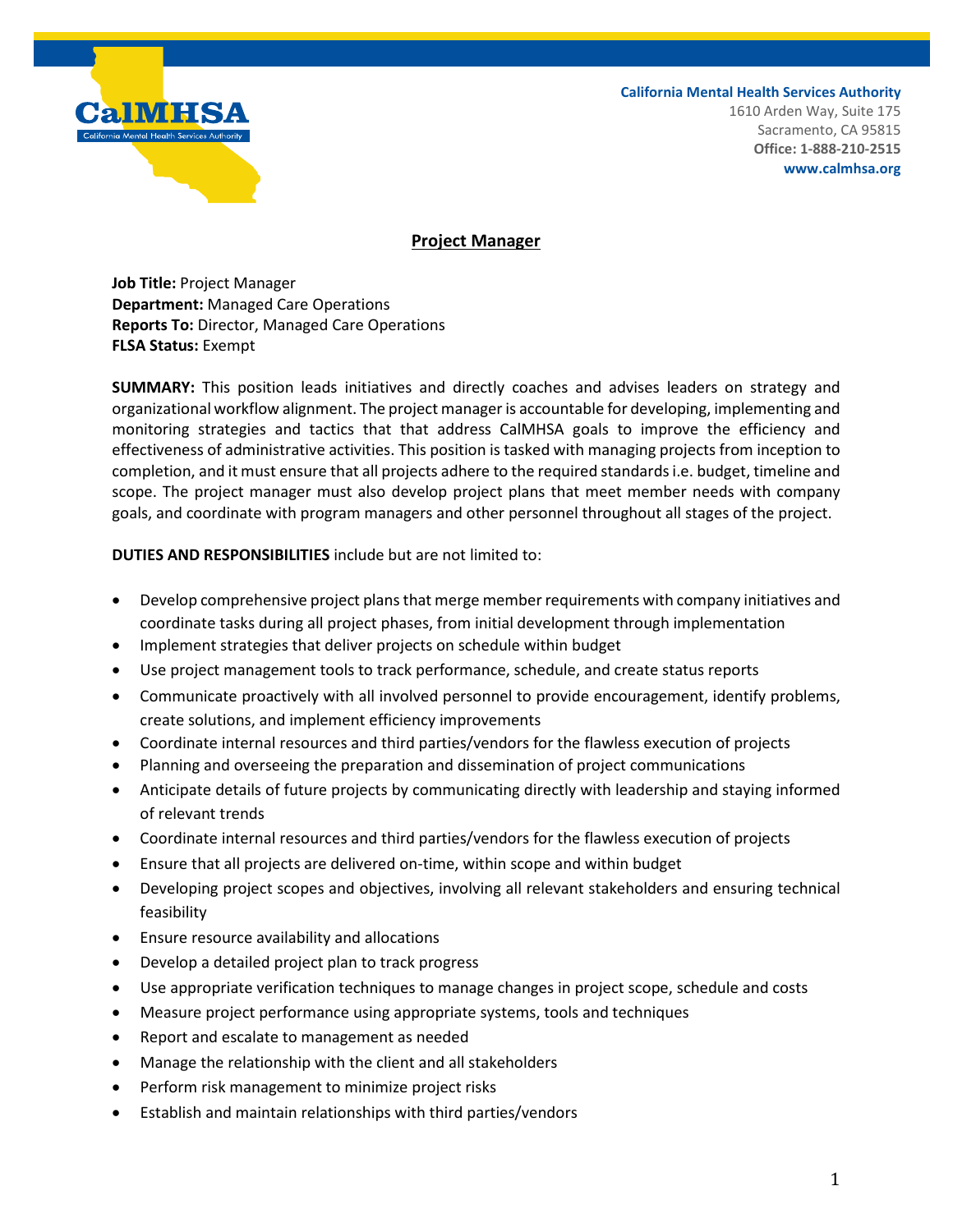

**California Mental Health Services Authority** 1610 Arden Way, Suite 175 Sacramento, CA 95815 **Office: 1-888-210-2515 www.calmhsa.org**

- Create and maintain comprehensive project documentation
- Other duties, as assigned

## **QUALIFICATIONS –**

## **EDUCATION and/or EXPERIENCE**

Bachelor's degree in computer science or business and four (4) years of qualify Project Management experience or an acceptable equivalent combination of education and experience. PMP is s plus.

To perform this job successfully, the project manager must have a background in business skills, management, budgeting and analysis. The individual must be able to perform each essential functions satisfactorily. The requirements listed below are representative of the knowledge, skill, and/or ability required.

- Business and strategic acumen: Uses acumen to represent the operations/enterprise to key stakeholders and position to business operations for change
- Organizational acumen and System Thinking: Demonstrated ability to look at organizations as integrated systems and integrates disjointed information to inform perspectives and drive compelling case for change.
- Proven working experience in project management
- Demonstrated ability and experience with organizational design, alignment and change techniques and methodologist
- Thorough understanding of project management fundamentals
- Experience with databases, networks, and operating systems, platforms, and software development life cycle
- Strong familiarity with project management software tools, methodologies, and best practices
- Excellent interpersonal and communication skills working with all levels of employees and vendors
- Resourceful, detailed-oriented and organized
- Confidentiality and integrity focused
- Exceptional interpersonal and problem-solving skills
- Has a strong desire to succeed in the face of adversity and demonstrates the willingness to push through challenges associated with changes and new business development
- Legally able to work in the USA without sponsorship
- Must be willing to travel/commute, when necessary